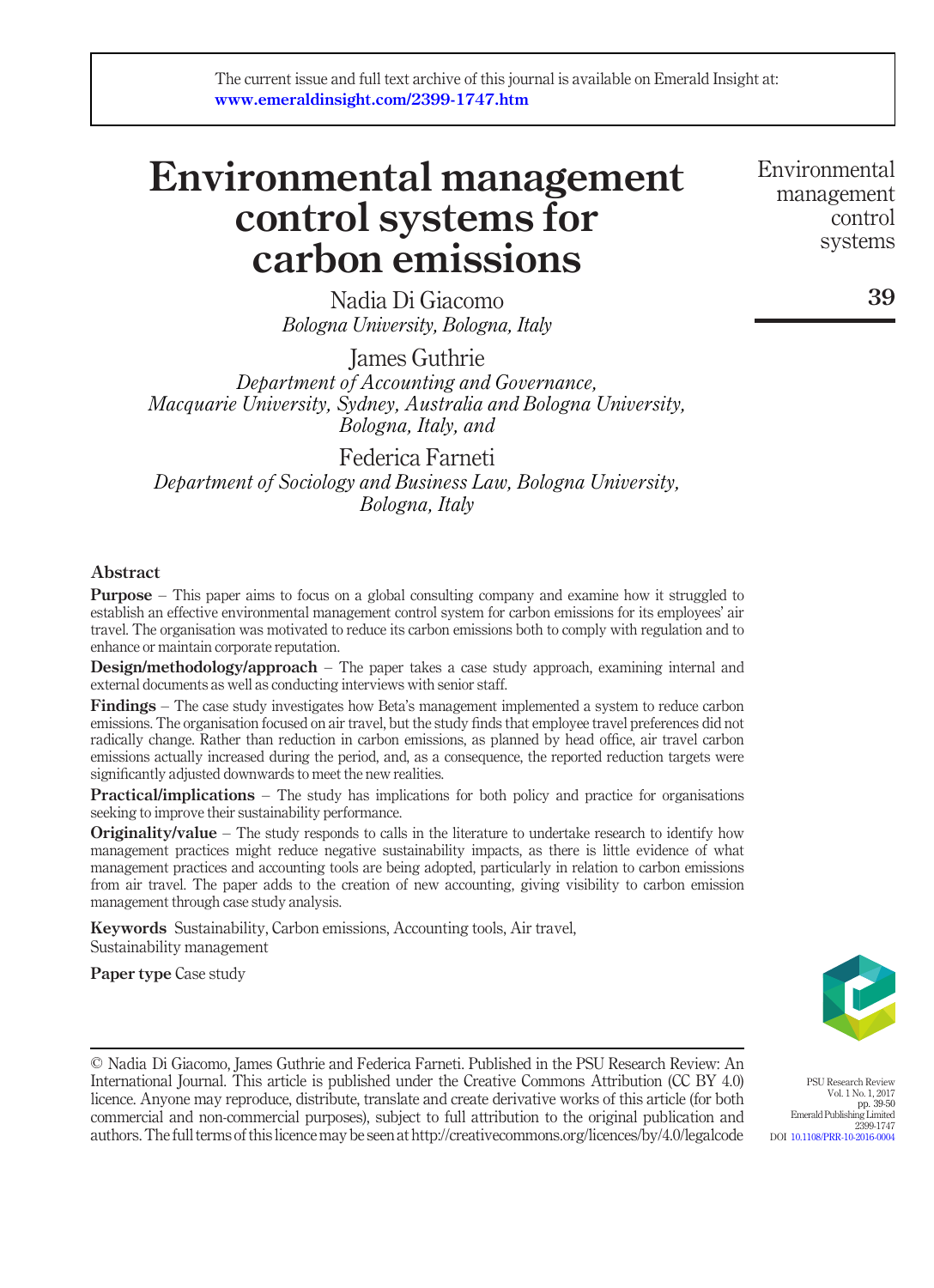#### 1. Introduction PRR

1,1

40

An increasing number of global companies are building commitment to sustainability [\(Gray and Laughlin, 2012](#page-10-0); [Mio and Venturelli, 2013;](#page-10-1) Mio et al.[, 2015\)](#page-10-2) and attempting to implement programmes and measures that will have less negative impact on the environment (Gray et al.[, 2014;](#page-10-3) [Dumay](#page-9-0) et al., 2010), with the ultimate aim of addressing climate change [\(Okereke, 2007\)](#page-10-4).

This paper considers management action to reduce carbon emission in a global organisation ([Lane, 2010\)](#page-10-5) and to observe how this company is responding to different pressures in this direction [\(Sullivan, 2009\)](#page-10-6). Emission reduction is one of the range of activities aimed at addressing climate change ([Sullivan and Gouldson, 2015,](#page-10-7) forthcoming). Our paper takes a case study approach to explore management action to reduce the carbon emissions associated with air travel by employees, outlining how managerial practices inside the organisation affect the organisation's environmental impact and how an organisation may enable change ([Fraser, 2012](#page-10-8)). In terms of our case study of an environmental control system (EMCS) for reducing carbon emission, our research question is:

RQ1. Can management and accounting practices decrease an organisation's environmental impacts?

Company Beta, based in London, developed a travel project to reduce carbon emissions caused mainly by air travel by 25 per cent during a financial year (FY). The case study follows the attempts of Company Beta's management to reduce carbon emissions via the introduction of an internal EMCS. It finds that the organisation's stated aim to reduce voluntary air travel was not met. Although the company developed a strategy for managing and accounting for carbon emission reduction, using incentives for voluntary emission reduction, travel activity by the most frequent travellers within the organisation did not change, and the planned reductions were not achieved. This analysis compares two FY periods (FY1 and FY2) to establish whether management incentives influenced travellers and therefore a reduction in carbon emissions.

The paper proceeds as follows. Section 2 provides motivations for undertaking this study and briefly examines the related contextual literature. Section 3 introduces the research method and the research site. Section 4 presents the analysis of data and findings. Section 5 concludes and provides policy implications, in terms of risks and opportunities.

### 2. Background and motivation

There are calls in the literature to undertake research to identify how management practices might reduce negative sustainability impacts [\(Lee, 2009](#page-10-9)). However, there is little evidence of what management practices and accounting tools are being adopted, particularly in relation to carbon emissions from air travel. This paper attempts to respond to Lee'[s \(2009](#page-10-9), p. 1101) call and adds to the creation of new accounting, giving visibility to carbon emission management through case study analysis.

[Milne and Grubnic \(2011](#page-10-10), p. 968) stated that there is:

[...] an enormous challenge and opportunity to undertake urgent research into a wide range of accounting and auditing issues concerning climate change, greenhouse gas (GHG) emission accounting, reporting and assurance, and emissions management and reduction.

Climate change and corporations' actions, or inactions, in relation to it have been widely discussed in the management and accounting literature [\(Bowen and Wittneben, 2011](#page-9-1); [Milne](#page-10-10) [and Grubnic, 2011;](#page-10-10) [Ascui and Lovell, 2011;](#page-9-2) [Boston and Lempp, 2011;](#page-9-3) [McNicholas and](#page-10-11)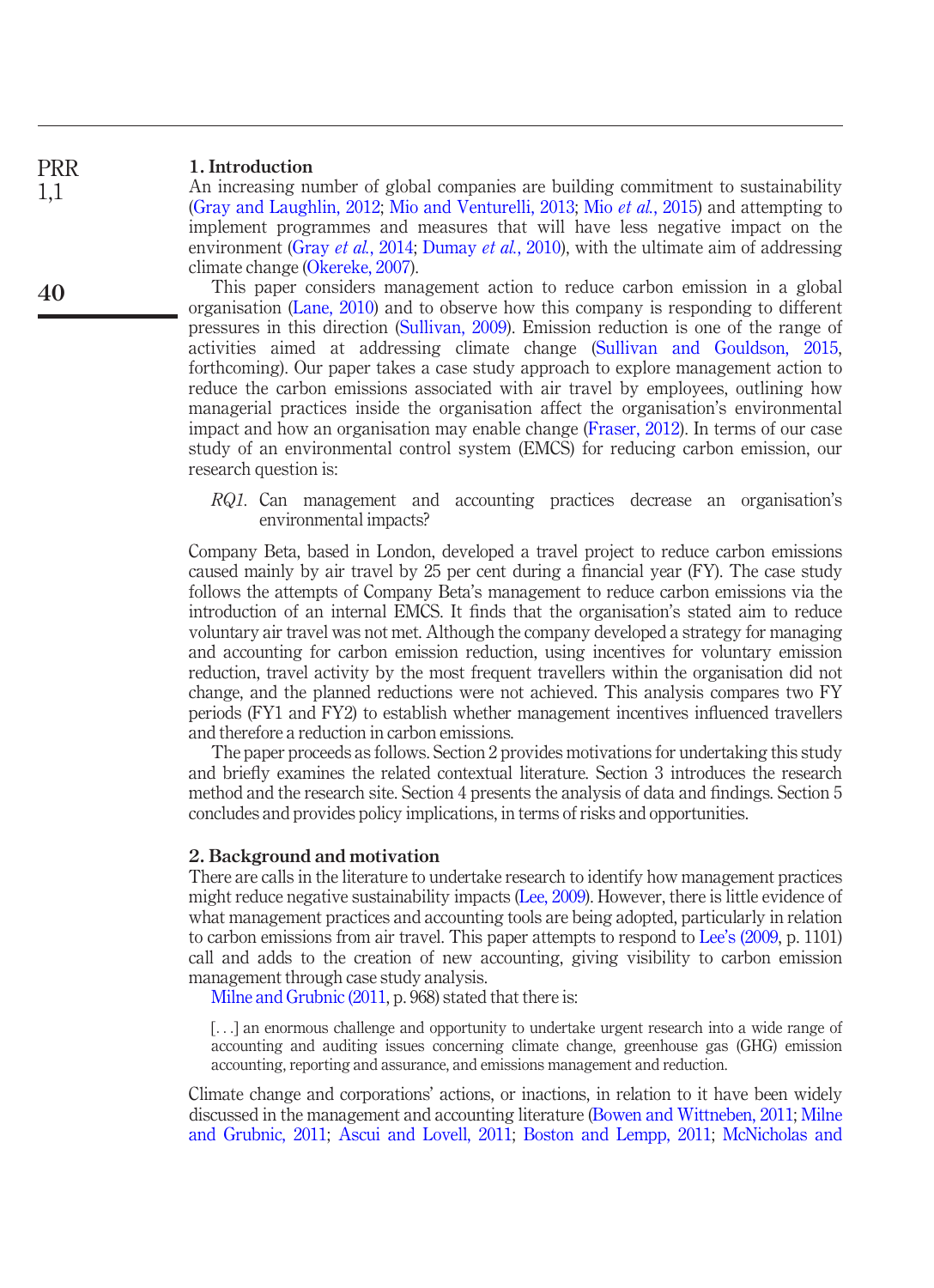[Windsor, 2011](#page-10-11); [Cooper and Pearce, 2011;](#page-9-4) [Solomon](#page-10-12) et al., 2011; Kuo et al[., 2012\)](#page-10-13). As Environmental international debate about climate change and its impact continues, there is a view that acting in a more sustainable way by reducing carbon emissions is essential: management control

At the very heart of the response to climate change, however, lays the need to reduce emissions. In 2010, various governments agreed that emissions need to be reduced so that global temperature increases are limited to below 2 degrees Celsius ([UFCCC, 2012](#page-10-14), p. 1).

The motivations for business are not only altruistic but also legal [\(Wittneben and Kiyar,](#page-11-0) [2009\)](#page-11-0). [Bagur-Femenias and Llach \(2013,](#page-9-5) p. 43) state that The reinforcement of environmental regulations worldwide in recent years has motivated firms to seek to adopt environmental management practices. For example, the National Greenhouse and Energy Reporting Act 2007 enacted by the Australian Government requires carbon emission information to be disclosed to government. Before 2013, carbon emission reporting was mainly undertaken on a voluntary basis [\(Evangelinos](#page-9-6) et al., 2015). From April 2013:

[...] all businesses listed on the Main Market of the London Stock Exchange will have to report their levels of greenhouse gas emissions from the start of the next financial year under plans announced by the Deputy Prime Minister at the  $\text{Rio}+20$  Summit [\(DEFRA, 2012](#page-9-7), p. 1).

Global GHG emissions due to human activities have grown since pre-industrial times, with an increase of 70 per cent between 1970 and 2004. Carbon dioxide (carbon) is the most significant anthropogenic GHG. Its annual emissions increased by about 80 per cent between 1970 and 2004. The long-term trend of declining carbon emissions per unit of energy supplied reversed after 2000. [Milne and Grubnic \(2011,](#page-10-10) p. 951) highlight that Despite the growing tide of corporate activity on climate change no meaningful progress is being made on global GHG emissions reduction. One avenue for carbon emission reduction in corporations is a change in travel policy, with possible changes occurring in both amount of travel and adoption of carbon efficiency alternatives. For example, emissions from international aviation increased by almost 70 per cent between 1990 and 2002, according to the Commission of the European Union ([McCarthy, 2010\)](#page-10-15). The United Nations Intergovernmental Panel on Climate Change indicated that the impact of aircraft emissions on climate would be 2.6 to 11 times as large in 2050, as it was in 1992. [McCarthy \(2010,](#page-10-15) p. 1) states that:

[...] If, as many argue, GHG emissions must be reduced 50 to 80 per cent in that time period, emissions from aviation would need to be drastically reduced to provide a proportional share of the targeted reduction.

[Milne and Grubnic \(2011](#page-10-10) p. 952) indicate that, for 2010-2029, Airbus forecasts that global air passenger growth rates will be 4.8 per cent per annum And that To meet a tripling of capacity, it anticipates an additional 25,000 aircraft. While fuel burn efficiency and aircraft loading rates have improved they have not kept up with capacity increases and nor are they anticipated to. Regardless of improved technology to produce more environmentally friendly aircraft, global air passenger growth rates will mean more carbon emissions.

Organisations are also motivated to manage their carbon emissions for reasons of credibility, reputation and branding. Prior literature suggests that decreasing of carbon emissions can both enable the implementation of a green agenda [\(Dwyer, 2009](#page-9-8)) and improve a company's image. Yu *et al.* [\(2009,](#page-11-1) p. 1065) state that being perceived as a green company may improve a company's image and reputation, thus attracting more talented workers and green-conscious customers. Strategic motivation has been recognised as a form of discriminatory element with respect to the quality of reports, especially in

systems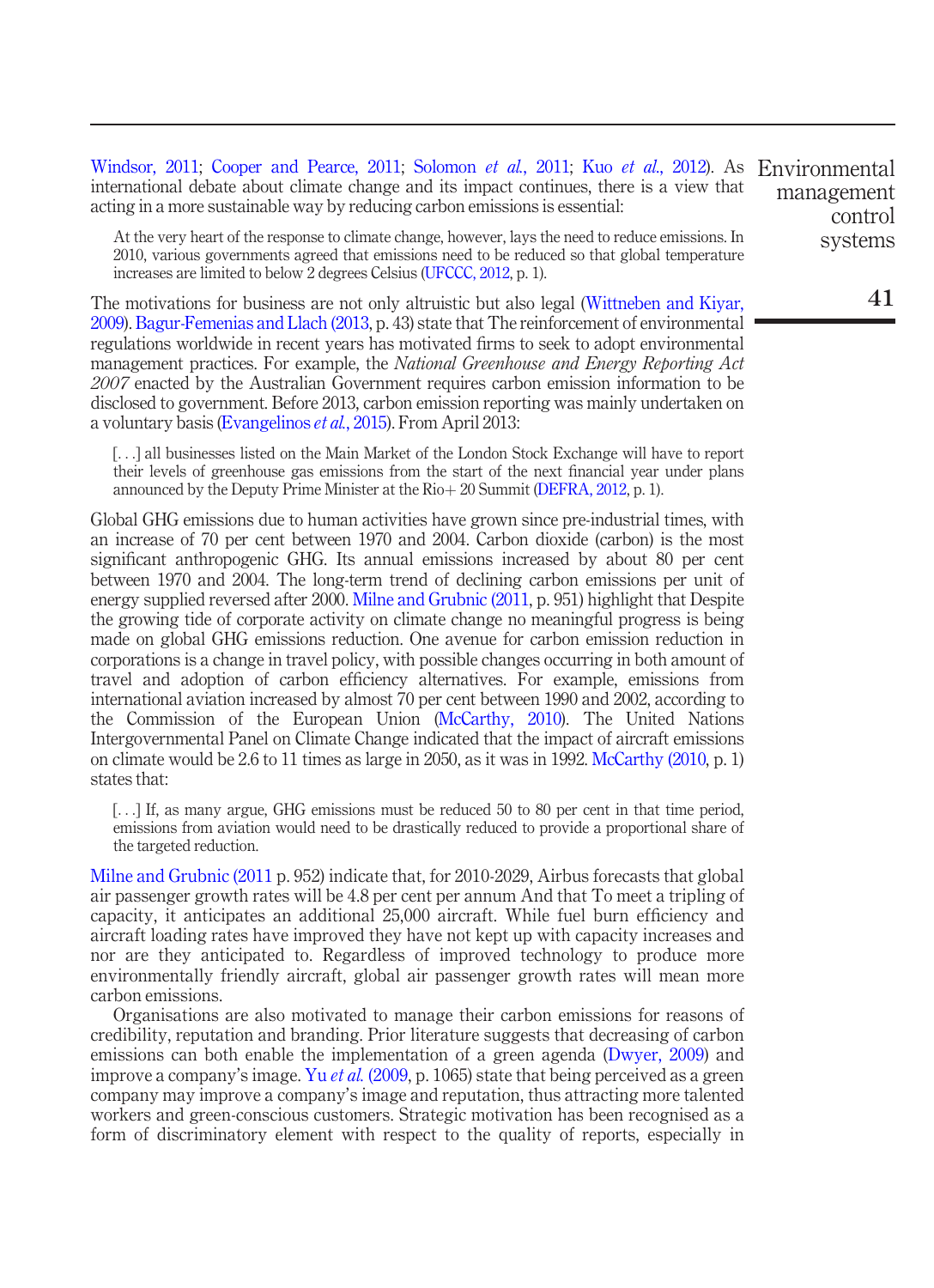companies of considerable size ([Mio, 2010\)](#page-10-16) even if only a few businesses integrate climate change into their strategy [\(Amran](#page-9-9) *et al*, 2015). PRR

> While the calls for action in relation to climate change are many, there are few studies that examine the challenges and opportunities involved in management action within organisations to reduce carbon emissions. This motivates us to explore how a global company adapts, or otherwise, to climate change through changes in managerial action associated with individual employee air travel. The case study analysed highlights an attempt to decrease carbon emissions and provides an opportunity to examine the emergence of a new form of accounting.

#### 3. Research method and research site

The case study method provides an understanding of a contemporary accounting phenomenon in an organisational setting [\(Stewart and Gapp, 2014\)](#page-10-17). This method is suitable for the examination of a phenomenon in a particular context and makes possible the answering of questions of how and why in relation to what is happening within that organisation at a particular time. It emphasises detailed contextual analysis with reference to a limited number of events and their relationships. [Yin \(2003,](#page-11-2) p. 23) states:

[...] the case study research method is an empirical inquiry that investigates a contemporary phenomenon within its real-life context; when the boundaries between phenomenon and context are not clearly evident; and in which multiple sources of evidence are used.

This case study analyses how a large global company, Beta, attempted to reduce its carbon emissions and whether it was successful. Beta is one of the UK FTSE 100 companies and is regarded as an organisation that is proactive in relation to climate change and environmental issues. Companies from the UK FTSE represent significant entities in climate change governance both in terms of quantity of emissions as well as influence on international climate policy ([Okereke, 2007,](#page-10-4) p. 477). One of the researchers worked at Beta for six months, and the company gave permission for her to undertake this research, including providing access to internal documents, employees and other material. Also, publicly available company reports were analysed and senior staff were interviewed, similar to previous research ([Wittneben and Kiyar, 2009](#page-11-0)). The interviews were undertaken with a small number of air travellers in Beta to ascertain their views on management actions to reduce air travel and to establish their motivations for undertaking journeys by air. The internal and external documents, and the interviews, form the basis of the data for the research.

Beta is a global management consulting, technology services and outsourcing company, with more than a quarter of a million people serving clients in more than 120 countries. Through its corporate citizenship focus, it is committed to equipping its people around the world by 2015 with the management skills needed to achieve sustainability. The company generated net revenues of US\$25bn for FY1.

[Table I](#page-4-0) illustrates several activities that affect Beta, as well as Beta's impact on the environment.

Beta has adopted a series of actions to foster environmental responsibility among employees, clients and suppliers. One of these is the Global Environmental Policy in which Beta states that it is committed to incorporating leading environmental practices into its business strategy and operations and to fostering environmental awareness and responsibility among its stakeholders. Another is its adoption and retention of Global ISO 14001 Certification. ISO 14001 is the internationally recognised standard for environmental management system (EMS), which supports organisations to

1,1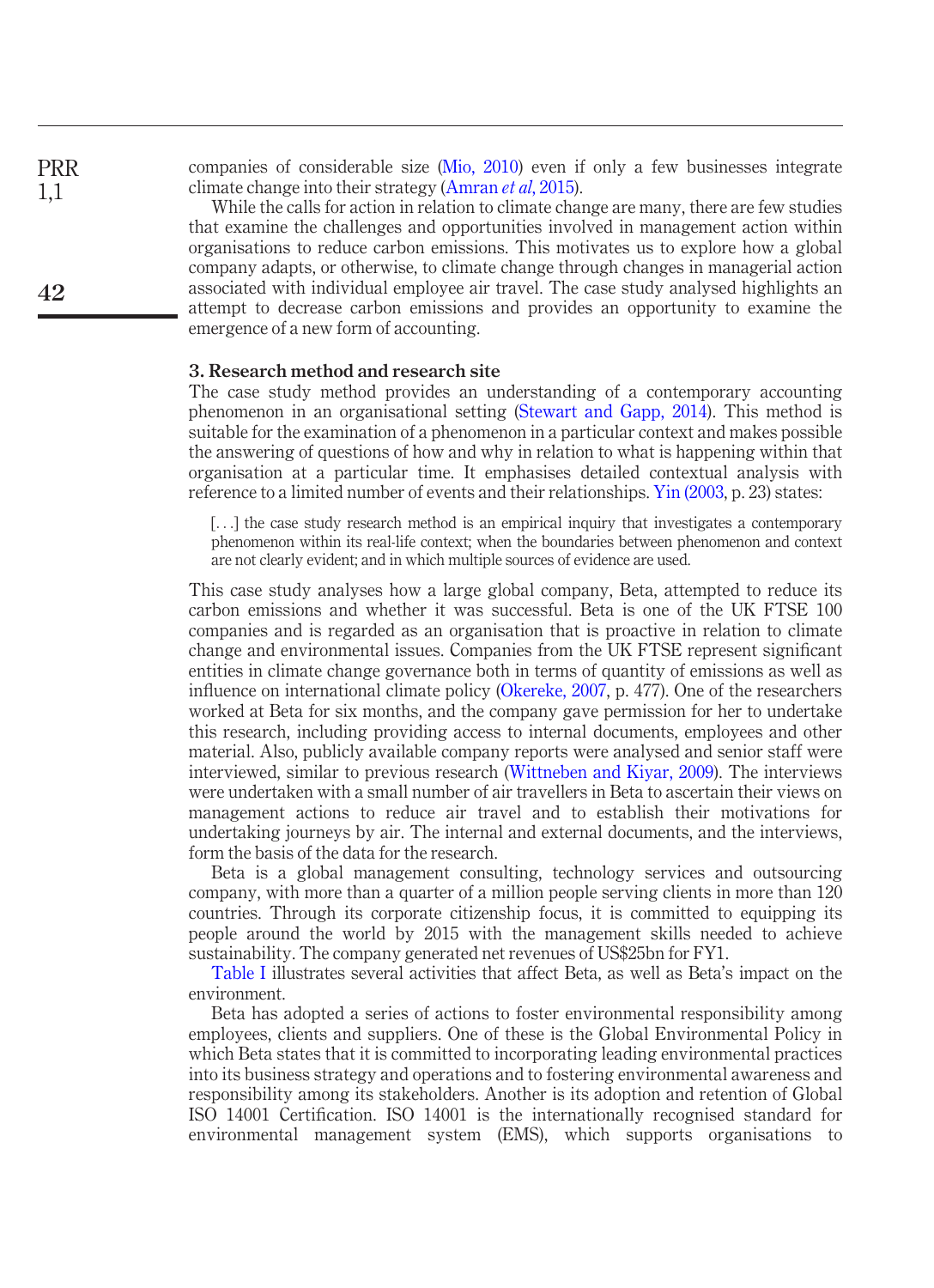demonstrate environmental commitment to their stakeholders – clients, employees, Environmental shareholders – while better managing environmental impact and risk. To obtain ISO 14001 certification, companies must identify significant impacts – such as carbon emissions, energy use and water consumption – and implement environmental management programmes to control and improve them. ISO 14001 means that a company's EMS is reviewed by external auditors and if compliant with the requirements of the ISO 14001:2004 standard, the company will receive certification. Beta achieved Global ISO 14001 certification, thus promoting EMS operations globally. A further action to foster environmental responsibility is the aim of achieving environmental targets.

Beta's progress against environmental targets for FY1 are highlighted in [Figure 1](#page-5-0). This study focuses on two targets indicated in [Figure 1](#page-5-0) in terms of carbon emission disclosure: reduce carbon emissions per employee by 40 per cent (Global Target) and 40 per cent in the UK.

To achieve its goal of reducing carbon emissions from air travel, as outlined in [Figure 1](#page-5-0), Beta established a management and accounting travel project. In introducing the project, Beta management stated on its website:

Business travel and energy use make up the majority of our footprint. We are minimising by finding cost and energy efficient solutions that meet the demand of business. In FY1 we reduced our per employee carbon emissions by approximately 30 per cent from our fiscal 2007 baseline.

However, air travel increased over the same period and in its FY2 annual report Beta stated:

The strong increase in demand for our services and our expansion into emerging growth markets over the past year resulted in an associated increase in air travel, which has slowed our progress toward our goal of reducing per employee carbon emission 40 per cent by FY2 from our fiscal 2007 baseline. As a result, we are updating our FY2 goal: we will continue to maintain a per employee carbon reduction of approximately 30 per cent against our fiscal 2007 baseline.

From this statement, we can observe that the company's attempt to reduce carbon emission was not achievable so it was forced to review and lower its carbon emission goal per employee in FY2.

To achieve this aim, during FY1, Beta reviewed its environmental target and a general 40 per cent target reduction in carbon emissions was set, with respect to the baseline in 2007. The carbon emissions of the London office in FY1 were the result of utilities (25 per cent) and travel (75 per cent), with 51 per cent generated by air travel ([Figure 2\)](#page-5-1).

| Work activity                                       | Environmental aspect                                                                     | Environmental impact                                             |
|-----------------------------------------------------|------------------------------------------------------------------------------------------|------------------------------------------------------------------|
| Printing                                            | Paper consumption                                                                        | Depletion of natural resources                                   |
| Leaving lights/computer on                          | Energy consumption<br>Increase in $CO2$ emissions                                        | Depletion of natural resources<br>Contribution to climate change |
| Travel                                              | Energy consumption<br>Increase in $CO2$ emissions                                        | Depletion of natural resources<br>Contribution to climate change |
| Waste generation                                    | Generation, storage and disposal<br>of general waste                                     | Waste to landfill sites<br>Hazardous waste                       |
| Catering/maintenance:<br>potential spills and leaks | Cleaning/other chemicals                                                                 | Emissions to water/natural<br>environment                        |
|                                                     | <b>Source:</b> Beta (FY1 internal report), Beta's Environmental Programme Overview, p. 6 |                                                                  |

<span id="page-4-0"></span>Table I. Environmental activities, aspects and impacts of Beta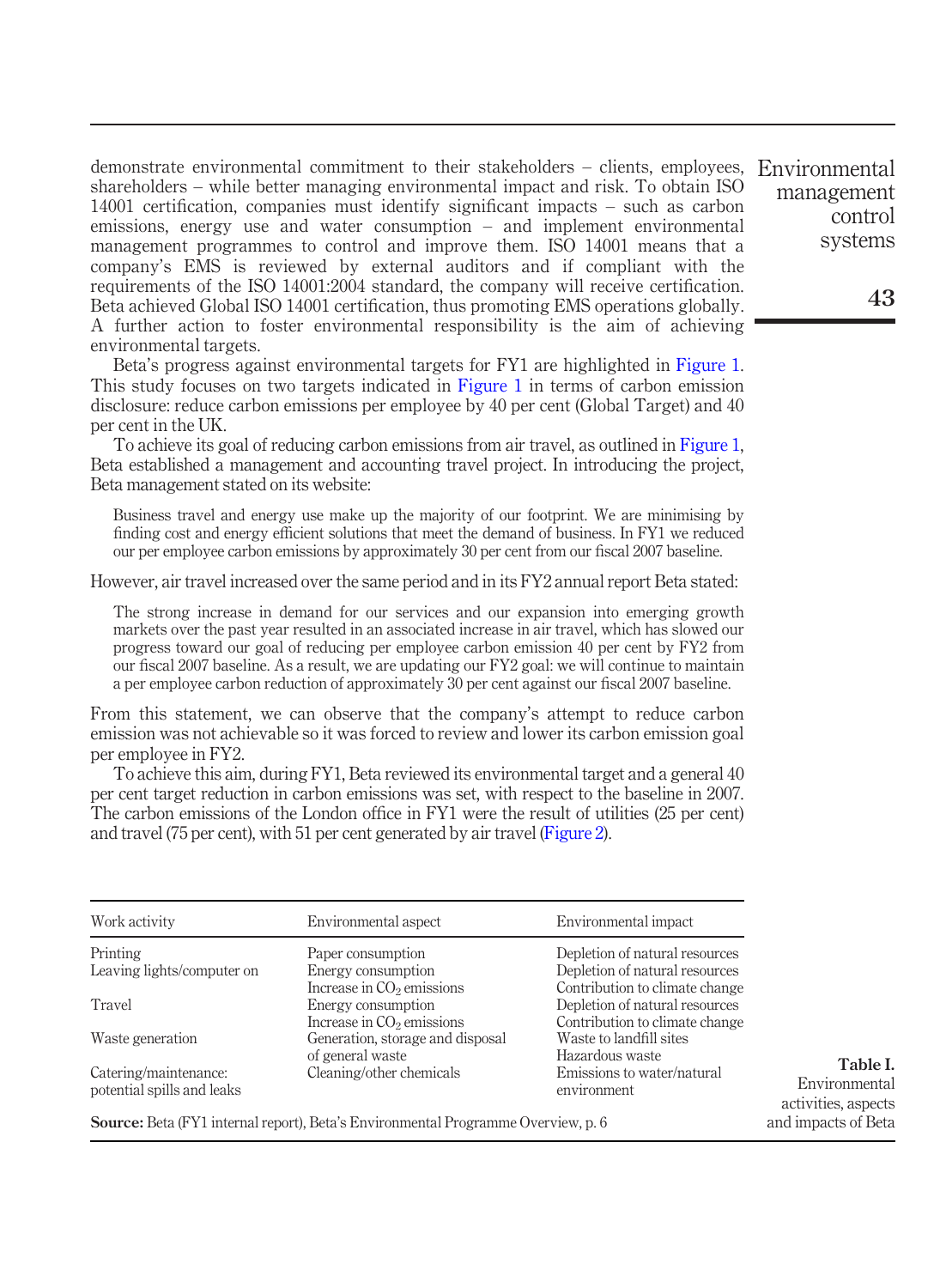| <b>PRR</b><br>1,1             | <b>Target</b>                                                                                         | FY0 actual     | <b>FY1</b> actual             | outcome $(\%)$<br>compared to<br>FY <sub>0</sub> | <b>Stat</b> |
|-------------------------------|-------------------------------------------------------------------------------------------------------|----------------|-------------------------------|--------------------------------------------------|-------------|
|                               | Reduce electricity consumption by<br>$1\%$ per m <sup>2</sup>                                         | 198 kWh per M2 | 189 kWh per<br>M <sub>2</sub> | $-4\%$                                           | ☑           |
|                               | Decrease waste sent to landfill by<br>$10\%$ per person                                               | $18.8$ kgs pp  | $10.9$ kgs pp                 | $-42%$                                           | ☑           |
|                               | Increase recycling rate to 42%                                                                        | 42%            | 52.3%                         | $+13%$                                           | ☑           |
|                               | Reduce paper consumption by 5%<br>per person                                                          | $6.21$ Kg pp   | $5.7kg$ pp                    | $-8\%$                                           | ☑           |
|                               | Reduce travel carbon emissions (per<br>person) from flights compared to<br>predicted FY1 levels by 6% | 1.47 T CO2 pp  | $1.51$ T CO2 pp               | $+2.72%$                                         | ☑           |
| Figure 1.<br>Progress against | Reduce carbon emissions per<br>employee by 40% (Global Target)<br>UKI                                 | 2.66 T         | 2.62T                         | (N/A)                                            |             |
|                               |                                                                                                       |                |                               |                                                  |             |

environmental target

<span id="page-5-0"></span>**Source:** Beta (FY1 internal report), Beta's Environmental Programme Overview, p. 7

**Status** 

 $\overline{M}$ 

#### **Carbon Emissions breakdown FY10**



Figure 2. Carbon emissions breakdown FY1 for Beta

# <span id="page-5-1"></span>4. Results of the case study

As the company considered air travel the major contributor to carbon emissions in FY1, it focussed on reduction of air travel in its environmental target setting. To achieve the carbon emissions target set by the New York head office, Beta air travel would have to be reduced by 50 per cent. However, Beta set FY2 targets at a 25 per cent reduction in air travel compared to FY1. Achieving a reduction of 25 per cent in air travel would significantly reduce the company's carbon emissions, which would assist in progressing towards the global target of 40 per cent. Furthermore, this reduction also would deliver a saving of up to £5.5 million over the course of a 12-month period:

Okereke (2007, p. 476) states that corporate actions for climate change could be styled to respond to the wider concerns for the environment whilst at the same time serving the core interests of business. But, despite the appeal of the win-win philosophy there is still an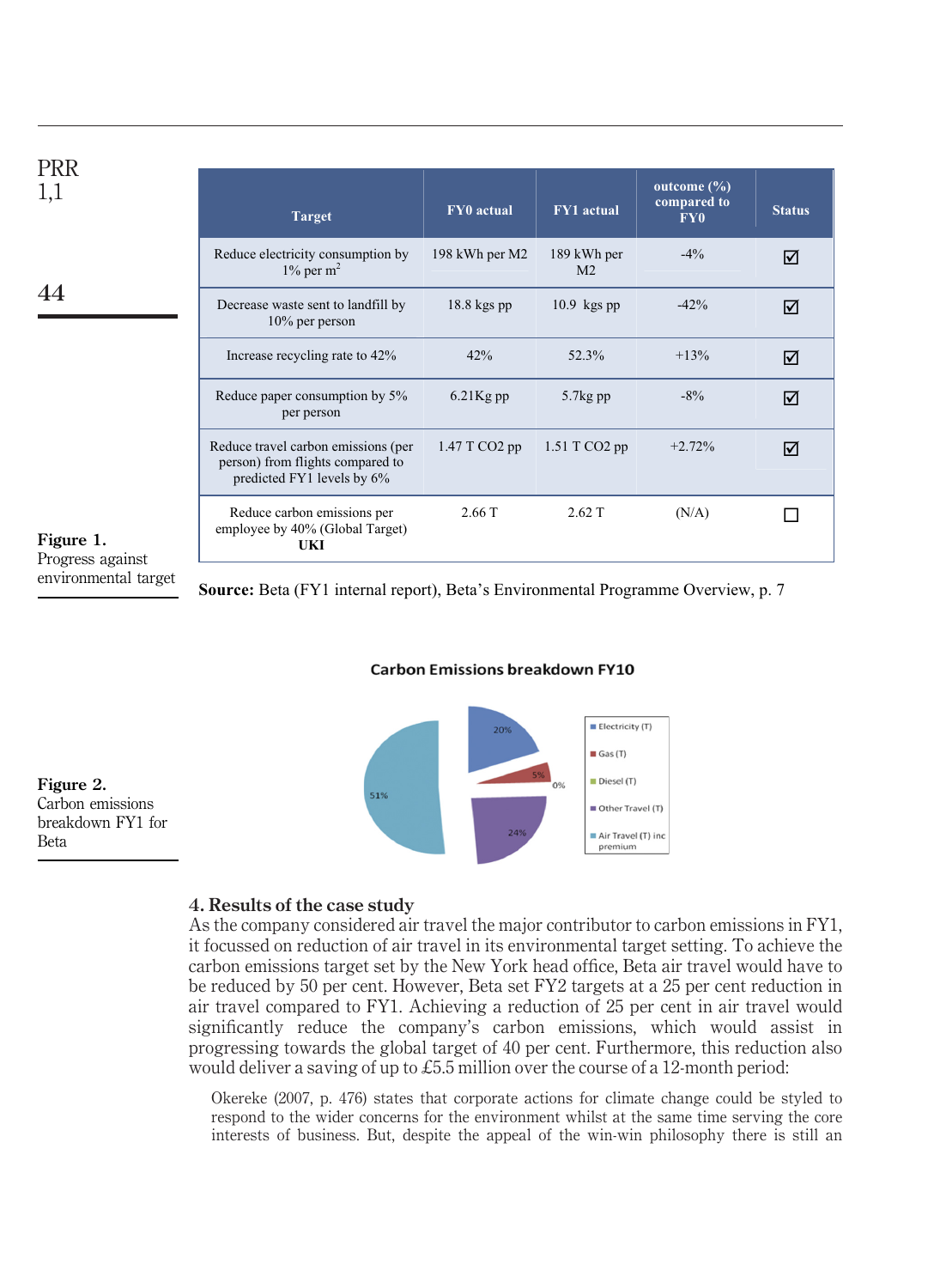underlying tension regarding the degree of compatibility between business interests and Environmental environmental concerns.

Data collection for the case study focussed on three aspects of Company Beta's approach to carbon emission reduction with the aim of answering the three research questions of our research. The data collection, involving analysis of internal and external documents and interviews with staff, is outlined in the following subsections. The research focussed on the actions taken by Company Beta to achieve the 25 per cent reduction in FY2 air travel against FY1 levels, and the internal project team used the following eight steps to establish on EMCS for carbon emissions from employee air travel:

- (1) understand the most significant clients generating travel;
- (2) identify the top 100 travellers in terms of carbon impact;
- (3) produce individual traveller carbon impact statements for the top 100;
- (4) identify the most significant travel routes in terms of carbon impact;
- (5) work with top travellers to identify drivers for travel, best practice and solutions to reduce air journeys;
- (6) introduce an incentive scheme to encourage travellers to "do the right thing";
- (7) increase the awareness and use of existing technology; and
- (8) improve the use of communications channels.

The steps involved first the identification of significant air travel generators. Second, the company's travel distribution impact was established. Third, a group of 100 people was identified as causing the most carbon emissions from air travel, based on flights in business and first class (the top 100)[1]. This was established by merging data from travel agency data and credit card data, and then carbon emissions were calculated based on miles flown, aircraft used, route taken and class of travel. Four, from a geographic point of view, Beta is organised in three geographic regions: North America, Europe, Middle East, Africa and Latin America and Asia Pacific.

Five, to understand why Beta personnel travel, we selected the reasons they fly: business development, client meetings, internal meetings, market development, personal, project fly back, recruiting and training or workshops. To know where Beta employees travel, we elected the destination countries to which they fly the most. These are domestic, continental and intercontinental destinations and, in particular, cities based in Europe, the USA, Asia, Africa, Latin America and within the UK. Interviews were used to ask each of the top 100 travellers questions about their travel habits.

Six, several incentive schemes were developed by Beta to reduce its carbon emissions, mostly focussed on staff policy for travel. The incentive schemes included in step seven were:

- - Virtual technology: Investment in new and improved technological tools (including Telepresence, a video conferencing system) to be deployed in different locations to increase the use of virtual meetings, thus reducing the need to travel. This was scheduled starting from FY2.
- *New travel policy*: To test the impact of the new global travel policy on travellers, sinceFY1.
- -Rail travel: To encourage the use of train instead of plane where possible, especially for routes inside the UK (i.e. from London to Edinburgh), since FY1.

management control systems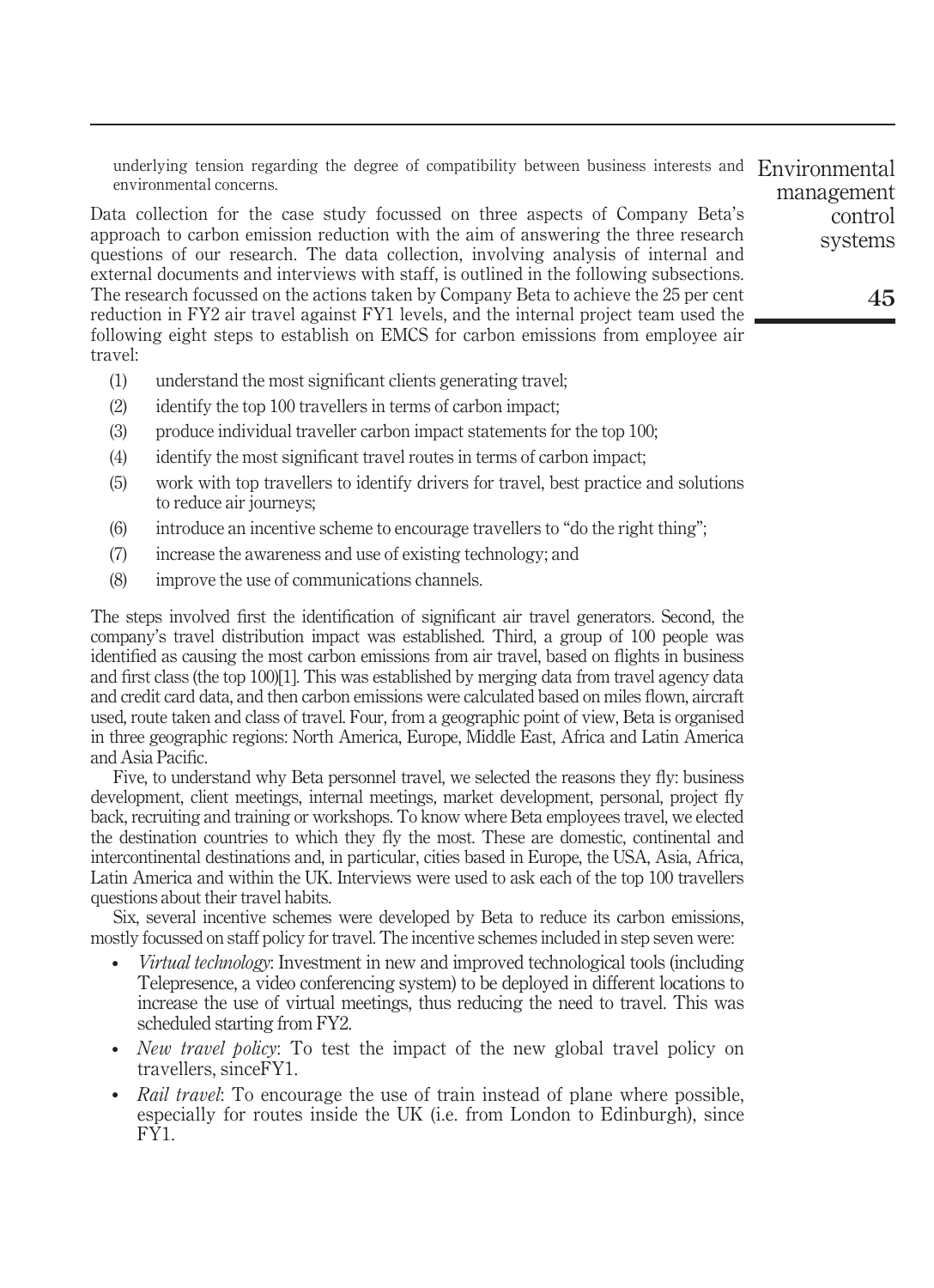The final step eight was to improve the use of communication channels: to influence travellers through a communication plan.

We compared FY1 and FY2 results to determine whether the management action and the EMCS were effective in influencing travellers. For FY2, the findings show a 26 per cent overall increase in carbon emissions across all business entities, specifically: for business process outsourcing, it increased by 20 per cent, technology 43 per cent, management consulting 39 per cent and enterprise 84 per cent.

Also, on examining the results, it was found that the organisational level that travels most is the senior executive level. The business entity that flies the most is technology. The majority of travel is non-chargeable, mainly for client meetings. Our interview data suggested that, despite management actions to use alternative technologies, 17 per cent of those interviewed were restricted by lack of availability of telepresence, otherwise they would have used this facility. Some support was expressed for using alternative technologies, with 13 per cent of the respondents indicating a strong interest in using more virtual technology and 8 per cent wanting to install a telepresence unit in their own home. However, 6 per cent of travellers responded that it was essential to have a face-to-face relationship with clients and business partners. Therefore, little reduction in travel would be achieved by provision of alternative technologies. This represents a barrier to reduction in travel by the use of alternative technologies.

The main destination regions were the USA, UK, India and South Africa and the top four destination cities are Chicago, Bangalore, Edinburgh and Johannesburg ([Figure 3](#page-7-0)). These routes were analysed to establish:

- (1) carbon emissions by level;
- (2) carbon emissions by business entity;
- (3) the main reason and client for non-chargeable travel; and
- (4) the main client for chargeable travel.

Analysis of the Chicago route is a useful example.

We observe that 44 per cent of carbon emissions from UK air travel are the result of flights to Chicago. Also, as represented in [Figure 4,](#page-8-0)  $CO<sub>2</sub>$  emissions by level of employees in travel to Chicago the level that travels the most is manager (30 per cent) followed by consultant (26 per cent). The business entity that flies the most is technology (43 per cent), with 93 per cent of technology travel non-chargeable, as shown in [Figure 4](#page-8-0), mainly for



<span id="page-7-0"></span>Figure 3. Level of  $CO<sub>2</sub>$ emissions by top destination from the UK for Beta employees

PRR 1,1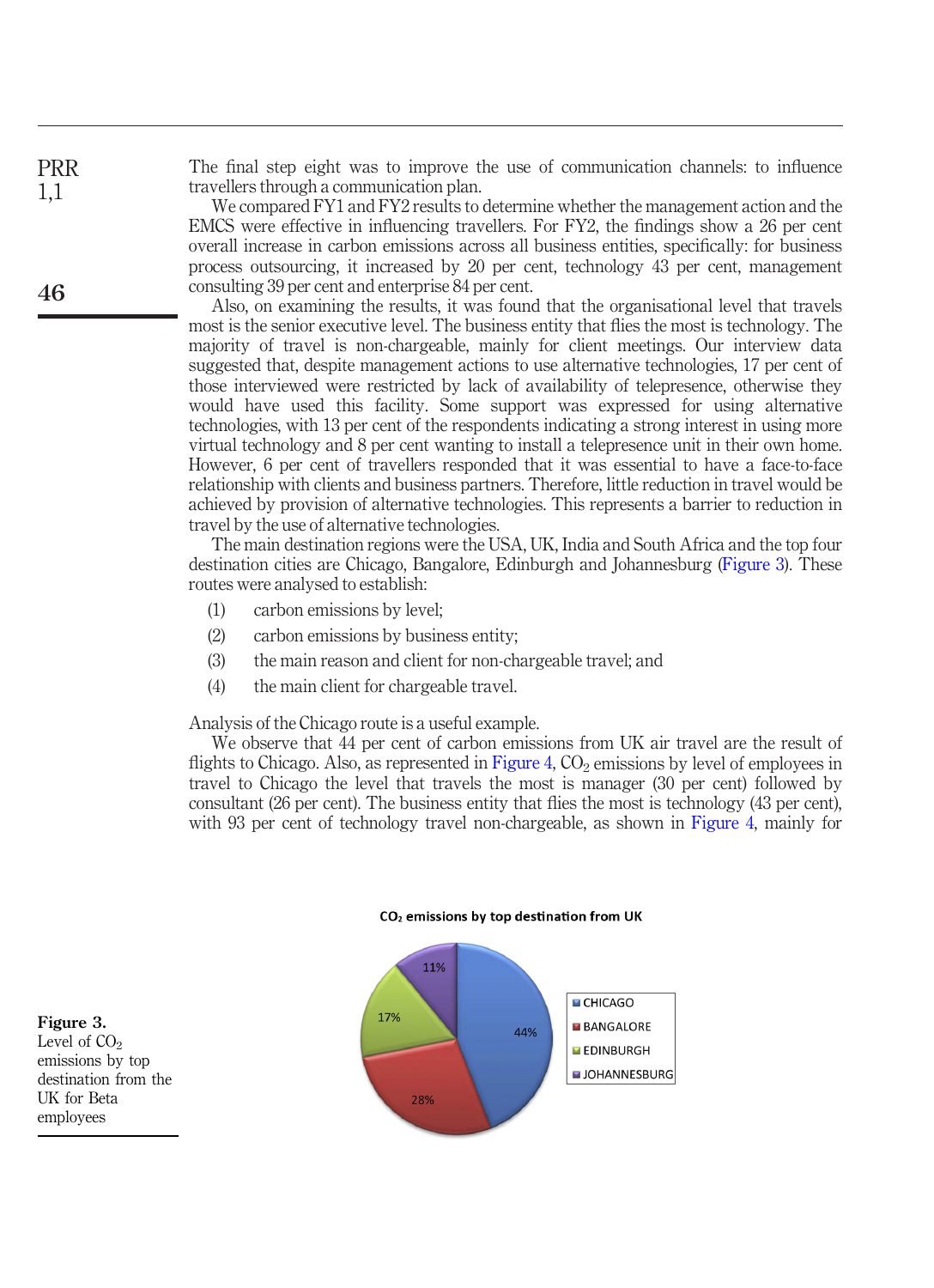training (81 per cent) and all for internal project (100 per cent). Only 7 per cent is chargeable, Environmental mainly for internal project (44 per cent).

Despite evidence that Beta management attempted to reduce carbon by introducing incentives for voluntary emission reduction, in fact emissions increased. The company changed its target from 51 (originally) to 25 per cent. However, even the 25 per cent was not reached; rather, there was an increase of 26 per cent from FY1 to FY2. Doda *et al.* (2015, forthcoming) highlight that they find little evidence that management practices are actually reducing emissions.

#### 5. Conclusion

The study examined how Beta attempted, unsuccessfully, to reduce carbon emissions by reducing air travel, given that is the main source of emissions during FY1-FY2. Although the London management company introduced a travel project and management actions in the form of incentives, these did not translate into actions by senior staff to reduce air travel.

The reason stated by Beta for the failure to meet its target was that there was an increase in workload. However, our interviews suggest that employees did not become sufficiently involved in the actions. While the travel project identified the who, why and how of travel, the individual behaviour within the organisation did not change as a result of management incentives, suggesting that the action of individual incentives is less likely to succeed than regulation. Alternative actions could include better availability of alternative technologies, a revised travel policy that emphasises alternative modes of travel, such as rail, and better marketing and communication of alternatives to air travel. Company Beta's approach to emission reduction focussed on changing individuals' behaviour rather than on organisational change.

For Company Beta, and organisations generally, there are risks and opportunities in their management of carbon emissions ([Nelson](#page-10-18) *et al.*, 2011). The possible risks include financial risks, where increased investment in new technology has no impact on travel, hence increasing costs for the company without any associated benefit. There are also business risks. If the company does not conform to government legislation and policies, it can lose its environmental certification and also its reputation as a sustainable organisation, which have been built up over many years of business. Operational risks may ensue if new technology is not used in an effective way, leading to a failure both from a technology point of view and for employees.

On the other hand, opportunities for Company Beta may be a decrease in costs if the implementation of new technology is effective in reducing air travel expenditure and an increase in the quality of work (and work environment) because of less travel. There is a

<span id="page-8-0"></span>

Figure 4.  $CO<sub>2</sub>$  emissions by level of employee in Beta to Chicago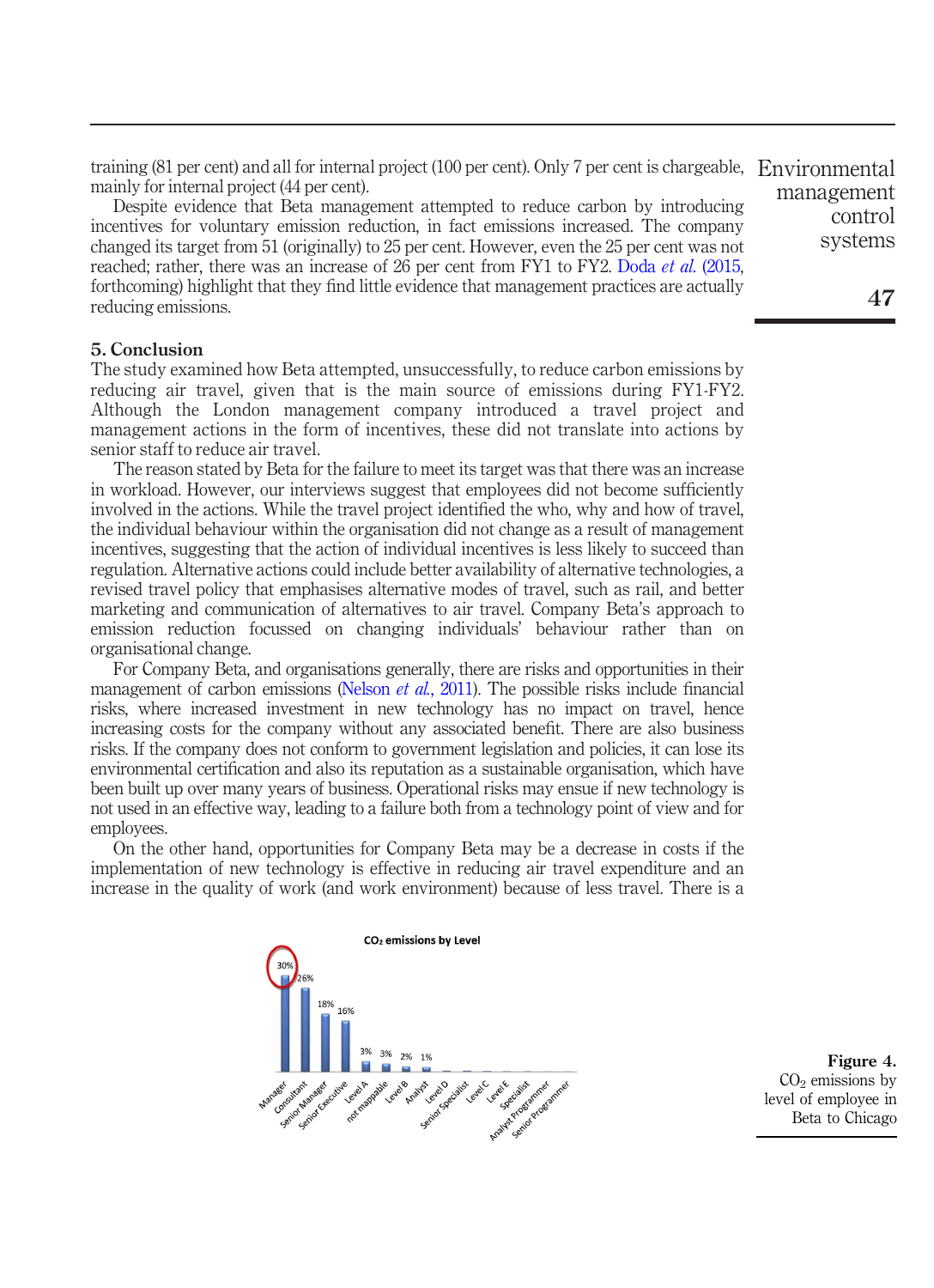potential enhancement to the organisation's reputation and therefore competitiveness. It may also improve its position in the market. Finally, there are potential improvements in operational effectiveness if new technology is used as an alternative to air travel, meaning an increase in the effectiveness of systems. In fact, a positive impact on the satisfaction of employees, in making them feel they work for an environmentally aware company [\(Bagur-](#page-9-5)[Femenias and Llach, 2013](#page-9-5)).

Although the potential risks and opportunities outlined above are considered in the specific context of Company Beta, its experiences can inform policy in other organisations seeking to reduce carbon emissions. However, generalisability should be considered with caution because this study examines only one organisation over one year, focusing on one specific project and its attempts to reduce carbon emissions.

#### Note

1. Business and first class have been chosen because these discharge a greater amount of carbon due to the greater space available per traveller.

#### References

- <span id="page-9-9"></span>Amran, A., Ooi, S., Wong, C. and Hashim, F. (2015), "Business strategy for climate change: an ASEAN perspective", Corporate Social Responsibility and Environmental Management, doi: 10.1002/ ISSN.1535-3966.
- <span id="page-9-2"></span>Ascui, F. and Lovell, H. (2011), "As frames collide: making sense of carbon accounting", Accounting Auditing & Accountability Journal, Vol. 24 No. 8, pp. 978-999.
- <span id="page-9-5"></span>Bagur-Femenias, L. and Llach, J. (2013), "Is the adoption of environmental practices a strategical decision for small service companies? An empirical approach", *Management Decision*, Vol. 51 No. 1.
- <span id="page-9-3"></span>Boston, J. and Lem, F. (2011), "Explaining and solving the mismatch between scientific urgency and political inertia", Accounting Auditing & Accountability Journal, Vol. 24 No. 8, pp. 1000-1021.
- <span id="page-9-1"></span>Bowen, F. and Wittneben, B. (2011), "Carbon accounting. Negotiating accuracy consistency and certainty across organizational fields", Accounting Auditing & Accountability Journal, Vol. 24 No. 8, pp. 1022-1036.
- <span id="page-9-4"></span>Cooper, S. and Pearce, G. (2011), "Climate change performance measurement control and accountability in English local authority areas", Accounting Auditing  $&$  Accountability Journal, Vol. 24 No. 8, pp. 1097-1118.
- <span id="page-9-7"></span>Department for Environment Food & Rural Affairs (DEFRA) (2012), "Leading businesses to disclose greenhouse gas emissions", available at: [www.defra.gov.uk/news/2012/06/20/greenhouse-gas](http://www.defra.gov.uk/news/2012/06/20/greenhouse-gas-reporting/)[reporting/](http://www.defra.gov.uk/news/2012/06/20/greenhouse-gas-reporting/) (accessed 24 November 2012).
- <span id="page-9-10"></span>Doda, B., Gennaioli, C., Gouldson, A., Grover, D. and Sullivan, R. (2015), "Are corporate carbon management practices reducing corporate carbon emissions?", Corporate Social Responsibility and Environmental Management, available at: [http://onlinelibrary.wiley.com/](http://onlinelibrary.wiley.com/journal/10.1002/) [journal/10.1002/](http://onlinelibrary.wiley.com/journal/10.1002/)
- <span id="page-9-0"></span>Dumay, J., Guthrie, J. and Farneti, F. (2010), "Contemporary international sustainability reporting guidelines for public and third sector organisations: a critical review", Public Management Review, Vol. 12 No. 4, pp. 531-548.
- <span id="page-9-8"></span>Dwyer, R. (2009), "Keen to be green organizations: a focused rules approach to accountability", Management Decision, Vol. 47 No. 7, pp. 1200-1216.
- <span id="page-9-6"></span>Evangelinos, K., Nikolaou, I. and Leal Filho, W. (2015), "The effects of climate change policy on the business community: a corporate environmental accounting perspective", Corporate Social

PRR 1,1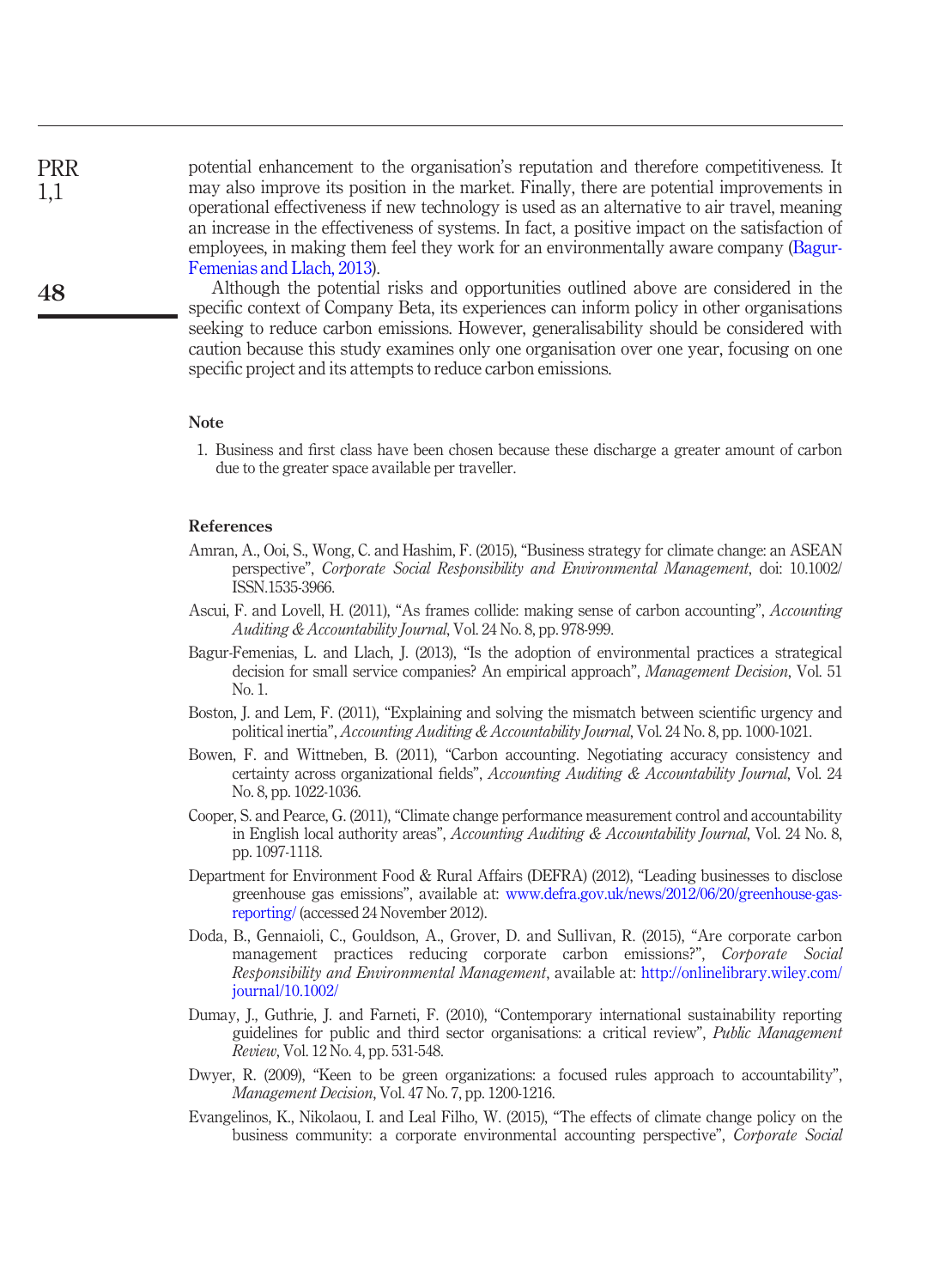<span id="page-10-16"></span><span id="page-10-15"></span><span id="page-10-13"></span><span id="page-10-11"></span><span id="page-10-10"></span><span id="page-10-9"></span><span id="page-10-8"></span><span id="page-10-5"></span><span id="page-10-3"></span><span id="page-10-1"></span><span id="page-10-0"></span>

| <i>Responsibility and Environmental Management, available at: http://onlinelibrary.wiley.com/</i>                                                                                                                                                                                                | Environmental      |
|--------------------------------------------------------------------------------------------------------------------------------------------------------------------------------------------------------------------------------------------------------------------------------------------------|--------------------|
| journal/10.1002/ISSN.1535-3966/earlyview                                                                                                                                                                                                                                                         | management         |
| Fraser, M. (2012), "Fleshing out an engagement with a social accounting technology", Auditing $\&$<br><i>Accountability Journal, Vol. 25 No. 3, pp. 508-534.</i>                                                                                                                                 | control<br>systems |
| Gray, R. and Laughlin, R. (2012), "It was 20 years ago today: Sgt pepper, green accounting and the blue<br>meanies", Accounting Auditing & Accountability Journal, Vol. 25 No. 2, pp. 228-255.                                                                                                   |                    |
| Gray, R., Adams, C. and Owen, D. (2014), Accountability Social Responsibility and Sustainability.<br><i>Accounting for Society and the Environment, Pearson.</i>                                                                                                                                 | 49                 |
| Kuo, L., Yeh, C. and Yu, H. (2012), "Disclosure of corporate social responsibility and environmental<br>management: evidence from China", Corporate Social Responsibility and Environmental<br><i>Management</i> , Vol. 19 No. 5, pp. 273-287.                                                   |                    |
| Lane, J.E. (2010), "Economic catch-up and emission reductions", Sustainability Accounting Management<br>and Policy Journal, Vol. 1 No. 1, pp. 96-102.                                                                                                                                            |                    |
| Lee, K.H. (2009), "Why and how to adopt green management into business organizations? The case study<br>of Korean SMEs in manufacturing industry", Management Decision, Vol. 47 No. 7, pp. 1101-1121.                                                                                            |                    |
| McCarthy, J. (2010), "Aviation and climate change", available at: www.fas.org/sgp/crs/misc/R40090.pdf<br>(accessed 13 October 2012).                                                                                                                                                             |                    |
| McNicholas, P. and Windsor, C. (2011), "Can the financialised atmosphere be effectively regulated and<br>accounted for?", <i>Accounting Auditing &amp; Accountability Journal</i> , Vol. 24 No. 8, pp. 1071-1096.                                                                                |                    |
| Milne, M. and Grubnic, S. (2011), "Climate change accounting research: keeping it interesting and<br>different", <i>Accounting Auditing &amp; Accountability Journal</i> , Vol. 24 No. 8, pp. 948-977.                                                                                           |                    |
| Mio, C. (2010), "Corporate social reporting in Italian multi-utility companies: an empirical analysis",<br>Corporate Social Responsibility and Environmental Management, Vol. 17 No. 5, pp. 247-271.                                                                                             |                    |
| Mio, C. and Venturelli, A. (2013), "Non-financial information about sustainable development and<br>environmental policy in the annual reports of listed companies: evidence from Italy and the UK",<br>Corporate Social Responsibility and Environmental Management, Vol. 20 No. 6, pp. 340-358. |                    |
| Mio, C., Venturelli, A. and Leopizzi, R. (2015), "Management by objectives and corporate social<br>responsibility disclosure. First results from Italy", Accounting Auditing & Accountability<br><i>Journal</i> , Vol. 28 No. 3, pp. 325-364.                                                    |                    |
| Nelson, T., Wood, E., Hunt, J. and Thurbon, C. (2011), "Improving Australian greenhouse gas reporting<br>and financial analysis of carbon risk associated with investments", Sustainability Accounting<br>Management and Policy Journal, Vol. 2 No. 1, pp. 147-157.                              |                    |
| Okereke, C. (2007), "An exploration of motivations driver sand barriers to carbon management: the UK<br>FTSE 100", European Management Journal, Vol. 25 No. 6, pp. 475-486.                                                                                                                      |                    |
| Solomon, J.F., Solomon, A., Norton, S. and Joseph, N. (2011), "Private climate change reporting: an<br>emerging discourse of risk and opportunity?", Accounting Auditing & Accountability Journal,<br>Vol. 24 No. 8, pp. 1119-1148.                                                              |                    |
| Stewart, H. and Gapp, R. (2014), "Achieving effective sustainable management: a small-medium<br>enterprise case study", Corporate Social Responsibility and Environmental Management, Vol. 21<br>No. 1, pp. 52-64.                                                                               |                    |
| Sullivan, R. (2009), "The management of greenhouse gas emissions in large European companies",<br>Corporate Social Responsibility and Environmental Management, Vol. 16 No. 6, pp. 301-309.                                                                                                      |                    |
| Sullivan, R. and Gouldson, A. (2015), "Comparing the climate change actions targets and performance<br>of UK and US retailers", Corporate Social Responsibility and Environmental Management,<br>available at: http://onlinelibrary.wiley.com/journal/10.1002/ISSN.1535-3966/earlyview           |                    |
| United Nations Framework Convention on Climate Change (UFCCC) (2012), "Background on the<br>UNFCCC: the international response to climate change", available at: http://unfccc.int/                                                                                                              |                    |

<span id="page-10-18"></span><span id="page-10-17"></span><span id="page-10-14"></span><span id="page-10-12"></span><span id="page-10-7"></span><span id="page-10-6"></span><span id="page-10-4"></span><span id="page-10-2"></span>[essential\\_background/items/6031.php](http://unfccc.int/essential_background/items/6031.php) (accessed 2 August 2012).